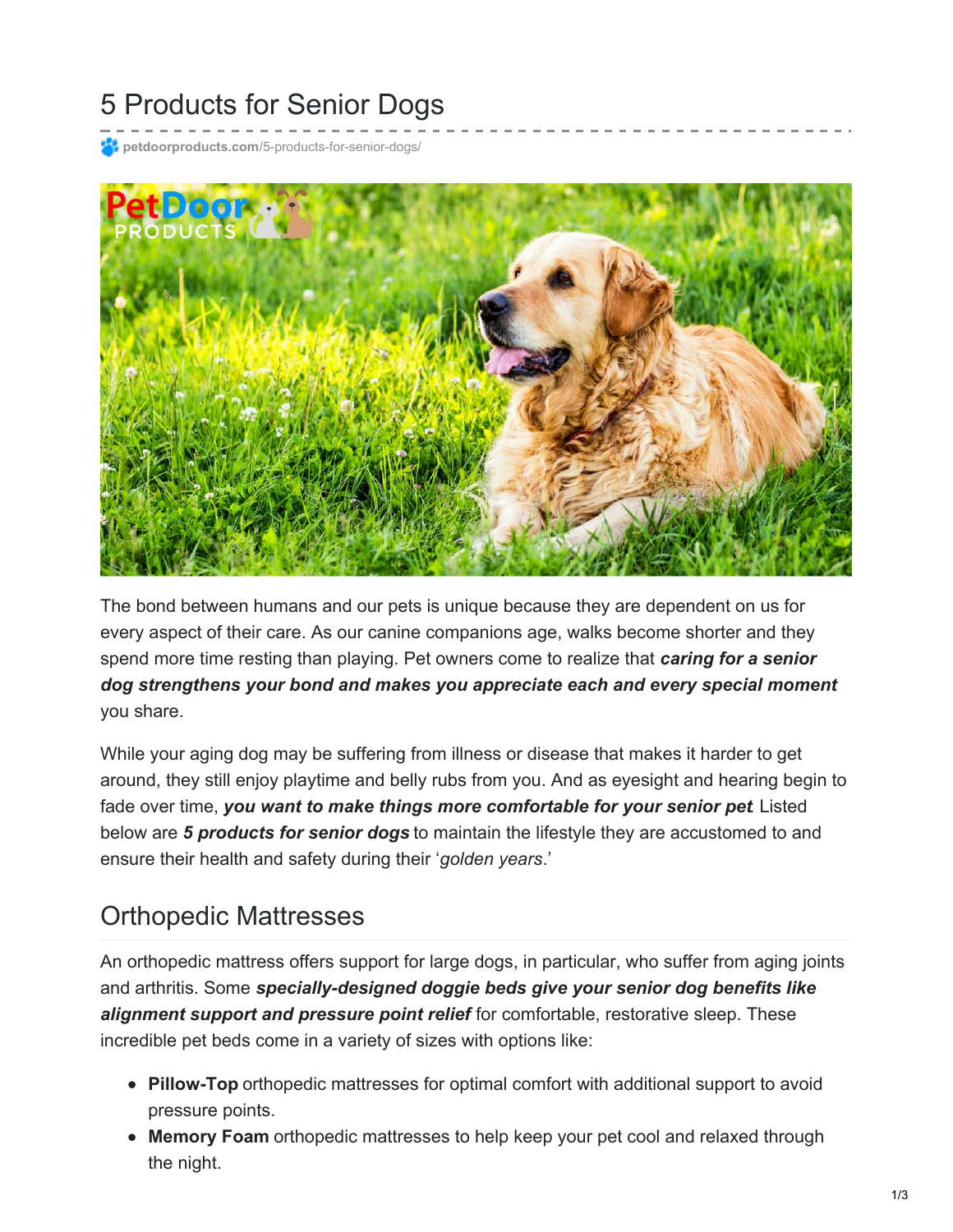## Slip-Resistant Booties or Rugs

Helping to *prevent your senior dog from slipping or losing his or her footing*on hardwood, vinyl or concrete flooring is important as aching joints and muscles cause mobility issues. The addition of slip-resistant carpets, hall runners, and skid-resistant stair treads will help *keep your beloved pet on all four legs*. A more affordable solution may be *slipresistant booties to help keep your elderly pet's legs from slipping out from under them*.

## Innovative Pet Doors

To provide your geriatric little buddy with the freedom to let themselves out and avoid 'going' in the house is one of the greatest gifts as they age. *Senior dogs who have old dog urinary or bowel incontinence need a quick and easy way to get out.* Backed by a 15-year warranty, Pet Door Products pet doors are a safe and convenient solution for pet owners with an aging pet, who work during the day.

## Steps or Ramps

If your old dog loves to jump up on the couch for snuggle-time or sleeps on your bed, you've probably noticed that, as they age, jumping is becoming more and more challenging. Doggie steps or a specially-built ramp *help your pet retain their independence.* There are several amazing products on the market that come preassembled or ready for assembly, or you can custom build the perfect solution to help your senior dog get up and down without leg and back strain.

#### Supportive Harnesses or Slings

There are several brilliant contraptions that have been invented to*improve mobility by easing aches and pains of aging pets*. These supportive harnesses or slings are designed to offer comfort and support during a walk.

- **Supportive Harnesses** attach to your dog's rear end with a handle to give extra support when needed for older animals, instead of using a leash. The harness supports to enable the owner to easily pick up their pet and will raise and support a dog's hips and back.
- **Supportive Slings** are designed to sling under the dog's lower abdomen. Typically made of nylon with padding for comfort, a supportive sling buoys and supports your pets aching hips. A sling can be worn throughout the day without discomfort.

The team at **Pet Door Products** love helping pet-owners with our revolutionary pet door solution that is easily installed in your sliding glass door. *Our experienced* **Pet Door Pros** *can have your new pet door insert installed in as little as 30 minutes.* The Pet Door Products'